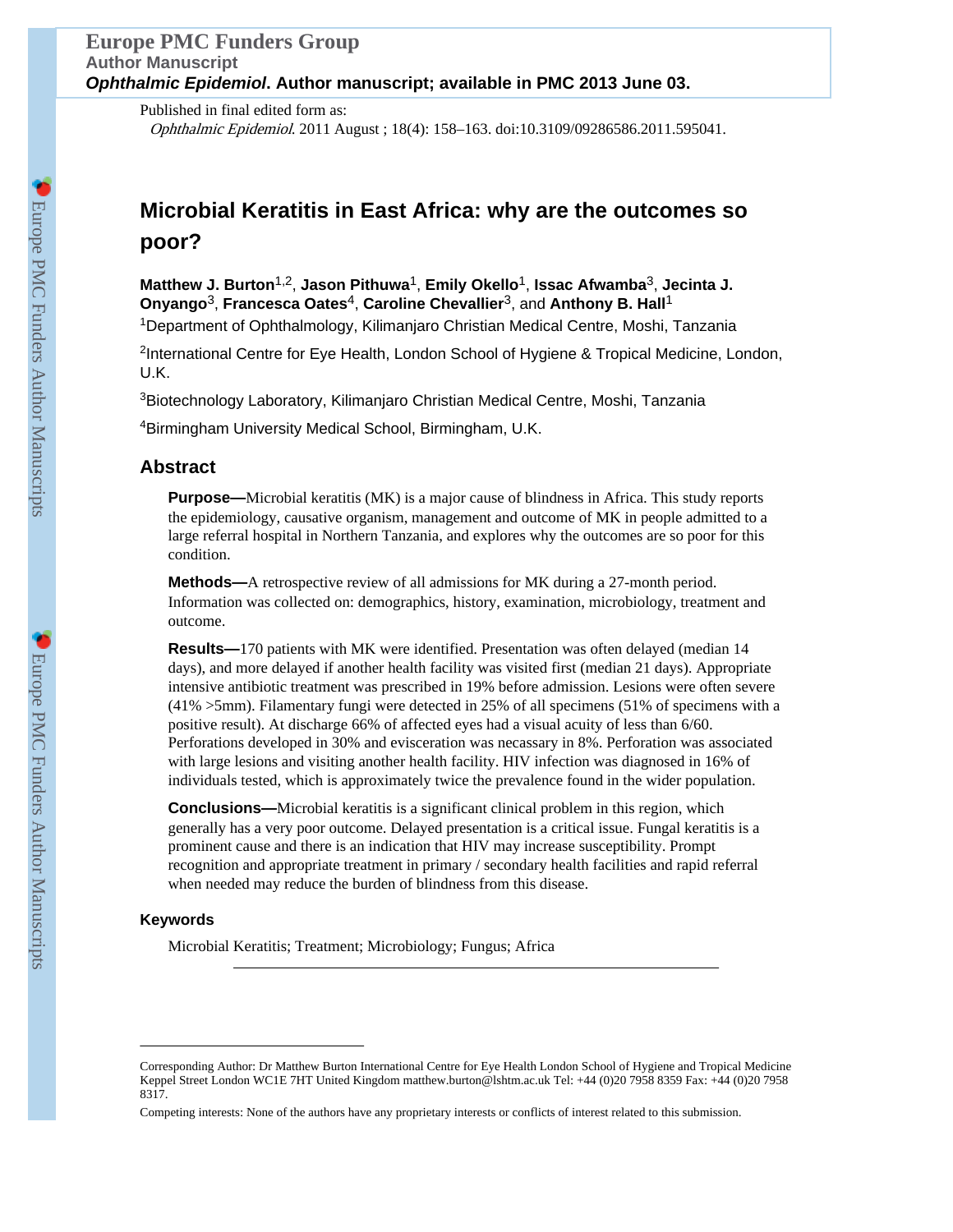# **Introduction**

Blinding corneal opacification, excluding trachoma, onchocerciasis and childhood related causes, accounted for 5.1% of global blindness  $(1.9 \text{ million})$ .<sup>1</sup> In East and Central Africa (Afr-E) corneal opacification (excluding these other causes) accounted for 12% of blindness.<sup>1</sup> In addition, many millions more are blind in one eye from corneal pathology, which is most commonly due to either infectious keratitis or trauma. Microbial keratitis (MK) in the developing world has been described as a "silent epidemic".<sup>2</sup> Because of the unilateral nature of MK, the prevalence of its blinding complications and the burden of disability it causes are underreported. It has been estimated that there are 2 million incident cases of monocular blindness each year worldwide.<sup>3</sup> Two studies from the Tropics (none from Africa) have attempted to estimate the population incidence of MK, giving results ranging between 113 and 789/100,000/year.<sup>4, 5</sup> These are at least ten times those reported from North America and Europe.<sup>6, 7</sup> The burden of this disease disproportionately falls on people from poor rural settings, particularly in Africa and Asia.<sup>1</sup> Much of this blindness is avoidable but once established it is difficult to treat.

Most patients have delayed presentations, which contributes to the severity of their disease. $8-10$  In addition, our impression has been that although some may have received treatment at a primary health facility, this is often of limited benefit (narrow-spectrum antibiotics) and may sometimes be harmful (topical steroids). In several tropical countries fungal infections (particularly filamentous) have been found to be the causative organism in a large proportion of cases.  $8, 11, 12$ . The management of fungal keratitis remains a significant clinical challenge, as it often penetrates deeply, drugs may be of limited efficacy and prolonged treatment is needed to prevent recurrence.

African population based survey data on the prevalence of blinding corneal opacification attributable to MK indicates that it is a significant ophthalmic public health problem, which receives relatively little programmatic attention compared to other causes of blindness.<sup>14, 15</sup> Moreover, given the severity of this problem, in contrast to South Asia, there are surprisingly few reports on the microbiology, clinical management and particularly the outcomes of microbial keratitis in Africa.10-12, 16-18 The purpose of this retrospective study was to audit the management and outcomes of patients admitted to Kilimanjaro Christian Medical Centre (KCMC) over a two-year period. Additionally, half-way through this period we introduced a management protocol for the admitting doctors, which we wanted to evaluate. The protocol specified clinical information to be recorded, microbiology specimens to be collected and initial empirical treatment to be prescribed. Finally, as laboratory diagnostic capacity in many African ophthalmic units is limited to microscopy at best, we report the microbiology results to contribute to treatment guidelines in our region.

# **Materials and Methods**

This research followed the tenants of the Declaration of Helsinki. It is a retrospective chart review of all individuals admitted to KCMC with microbial keratitis between the 1<sup>st</sup> January 2008 and 31st March 2010. It was therefore considered by the KCMC Ethics Committee to constitute clinical audit as part of good clinical practice and therefore did not require formal ethics review. Microbial keratitis was defined as ulceration of the corneal epithelium in association with underlying stromal infiltrate. Potential cases were identified from the ward admission register, where the principle diagnosis was recorded. Records were reviewed to confirm whether the individual was admitted for the management of microbial keratitis. Data were collected on the following: demographic information, clinical history, treatment prior to admission, the admission examination, microbiology, treatment during admission and outcome.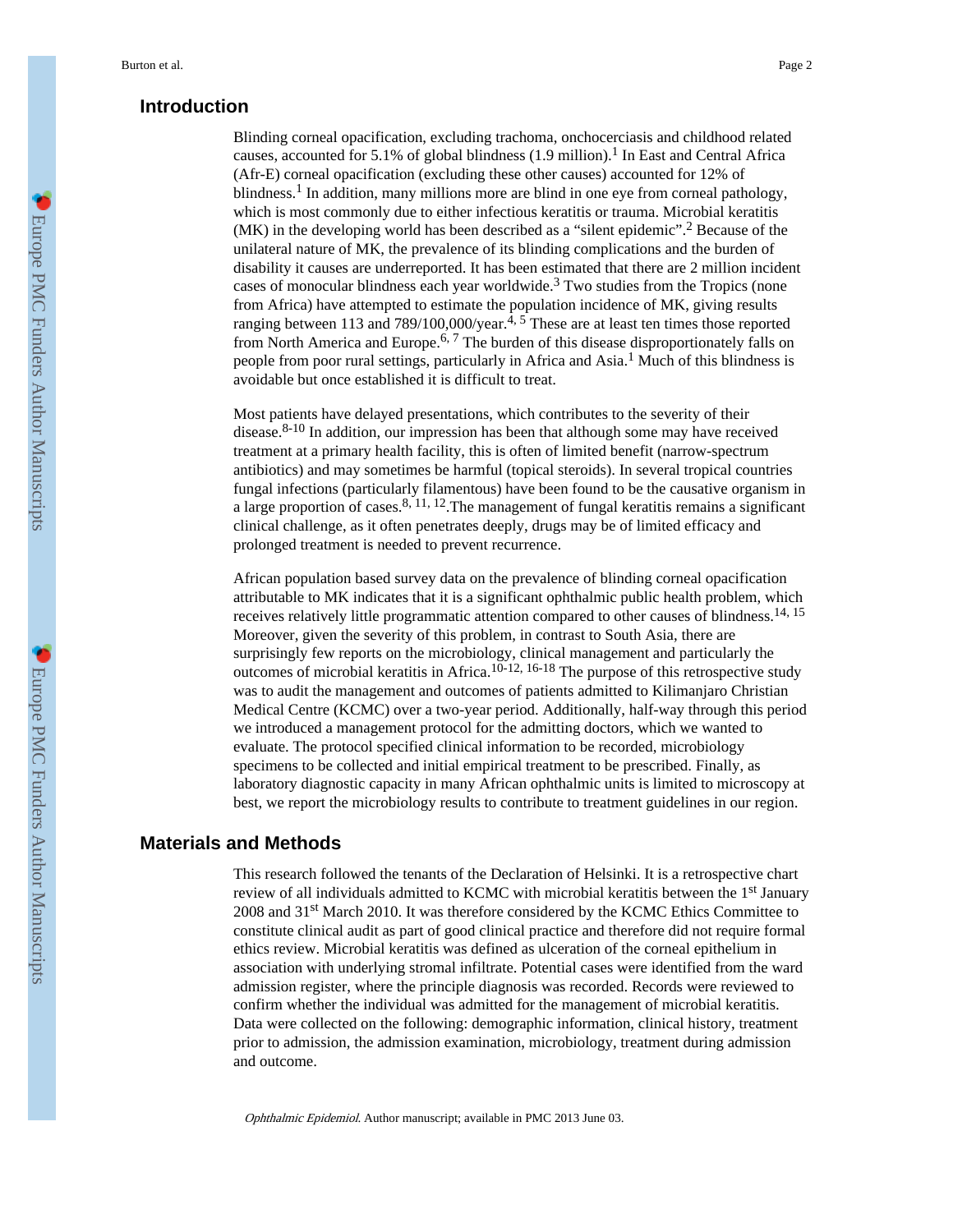In February 2009 the department introduced a protocol for managing severe microbial keratitis. This study afforded the opportunity to evaluate the implementation of this protocol and assess its contribution to the management of these patients. Under this protocol the admitting clinician was expected to collect corneal scraping specimens, which were smeared on a glass slide for gram staining and inoculated onto Blood Agar and Sabouraud Agar plates. Blood and Sabouraud agar plates were incubated for 48 hours and 1 week, respectively. Organisms were identified using standard microbiological techniques. According to the protocol, patients were to be initially given intensive empirical antibacterial (g-ciprofloxacin hourly) and anti-fungal (g-econazole hourly) therapy.

Data were entered into a MS Access database and analysed in STATA 11. The time from onset of symptoms to presentation was highly skewed; therefore the Wilcoxon rank-sum test was used to compare the difference in this period between those who came direct to KCMC and those who visited other health facilities first.

## **Results**

## **Patient Characteristics**

There were 170 individuals admitted for the management of microbial keratitis between the 1<sup>st</sup> January 2008 and 31<sup>st</sup> March 2010; 71 presented before and 99 presented after the introduction of the management protocol. We were able to retrieve the notes for all cases. There were 92 (54%) males. The median age was 46 years (Interquartile Range 25-59 years, Total Range 1-92 years).

#### **Clinical History**

The time between onset of symptoms and presentation at KCMC was skewed: mean 30.0 days, median 14 days, interquartile range 7-30 days, total range 1-365 days. For 13 patients the duration of symptoms was unknown. Ocular injury was reported in 41 (24%) cases. Prior to presenting at KCMC 102 (60%) individuals had visited another health facility. Referrals came from 32 different hospitals and clinics across Northern Tanzania; all were within one day's travel of KCMC. Visiting another health facility was associated with increased time between onset of symptoms and presentation at KCMC: the median time for a direct presentation to KCMC was 8 days compared to 21 days via another health facility (Wilcoxon rank-sum test p=0.0029).

Ninety-two people had received one or more identifiable treatments prior to admission: chloramphenicol (49), ciprofloxacin (18), tetracycline (9), gentamicin (15), povidone Iodine (12) and econazole (4). Twenty-nine (17.1%) people reported topical steroid treatment. Seven people (4%) reported using traditional medicine. Overall, 33 (19.4%) had received a broad-spectrum antibiotic (ciprofloxacin, gentamicin), 59 (34.7%) had received probably ineffective treatment (chloramphenicol, tetracycline, povidone iodine), 40 (23.5%) had received no treatment and for 38 (22.4%) there was no information in the notes.

#### **Examination at Admission**

The uncorrected visual acuity at admission is shown in Table 1. The single largest diameter of the corneal lesion was determined in 145 eyes. Generally these were quite large, with an average diameter of 5.3mm (95%CI 4.9-5.7); 60 (41%) were >5mm in size. A hypopyon was present in 63 (37%) eyes. Corneal perforation was found in 32 (19%) eyes on admission. Presumed microbial keratitis (ulceration with infiltration) was associated with other underlying pathology in 10 patients (5.9%): Stevens Johnson Syndrome (2), Herpes Zoster Ophthalmicus (2), Moorens Ulcer (3), Rheumatoid arthritis (1) and trachomatous trichiasis (2).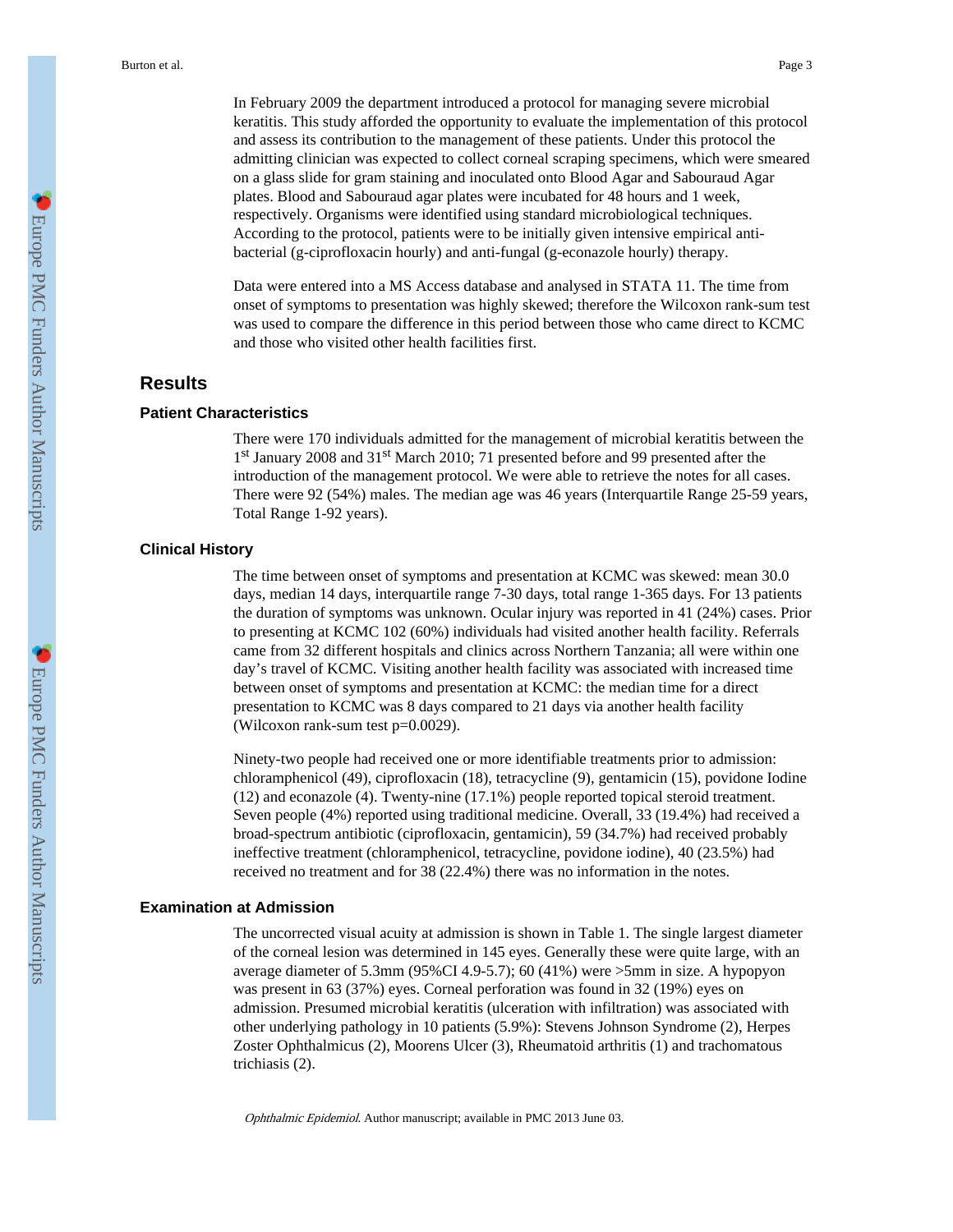#### **Investigations**

Corneal scrapings were collected from 74 (43%) eyes. Of these, a microbiology result (culture and/or gram stain) was available on only 63 specimens. Organisms were seen on 14/38 (37%) gram stain examinations and cultures were positive in 31/57 (54%), Table 2. Filamentary fungi (moulds) were cultured and/or detected by gram stain in 18/35 (51%) of specimens with a positive microbiology result. Prior to the introduction of the protocol, corneal scraping was performed on 4/71 (5.6%) samples. After the introduction of the protocol, 70/99 (70.7%) were sampled. Five patients reported they were HIV positive at admission. More recently we found that a disproportionate number of patients appeared to be HIV positive. Therefore, our practice is now to routinely offer HIV counselling and testing to individuals admitted with microbial keratitis. Of the 61 individuals tested, 10 (16%) were seropositive positive. These people were referred to the HIV treatment programme at KCMC for assessment and commencement of antiretroviral therapy if indicated. Only 1/15 (7%) of the HIV-positive patients had a history of ocular injury prior to the onset of their MK.

#### **Treatment**

Initial anti-bacterial treatment on admission was with intensive topical ciprofloxacin; this was prescribed in 99% of cases. Anti-fungal treatment was used less consistently as part of initial therapy: prior to the introduction of the treatment protocol 66% received topical econazole or natamycin at least 2 hourly and after the introduction of the protocol this increased significantly to 87% (OR 3.4, 95%CI 1.6-7.2,  $p=0.002$ ). Tarsorraphy was performed for poorly healing ulcers in 33/170 (19%) of eyes. We do not have access to corneal graft material; therefore, perforations were managed conservatively. Small perforations usually healed well as the infection was brought under control. Larger perforations usually occurred in eyes with severe and extensive corneal necrosis at presentation, and it was often necessary to eviscerate the eye in such cases.

## **Outcomes**

Healing of the epithelium was observed in 140/166 (82%) eyes (4 eyes missing data). There was a non-significant trend to increased healing after the introduction of the protocol (88% v 75%). In addition to the 32/170 (19%) eyes with corneal perforation at presentation, a further 19/170 (11%) eyes developed perforations during the admission (Total 51 eyes, 30%). The development of a perforation either before or during admission was associated: (i) larger lesions  $(55mm)$  at presentation and (ii) with having visited another health facility prior to presentation at KCMC (Table 3). There was no difference in the post-admission perforation rate before and after the introduction of the protocol.

Evisceration was necessary in 14/170 (8%) eyes. Evisceration was offered but declined in several other cases. The need for evisceration was strongly associated with larger lesions (infiltrate >5mm) at presentation (OR 23.2, 95%CI 2.95-183, p=0.003). No other factors were associated with evisceration. There was no difference in the proportion requiring evisceration before and after the introduction of the protocol.

The final follow-up visual acuity measurements are shown in Table 1. At admission 30/159 (19%) had a visual acuity of 6/60 or better. At follow-up there was a slight improvement with 44/133 (33%) having vision of 6/60 or better. The dominant risk factor for having a blind eye (defined as a visual acuity of less than 6/60) was the size of the lesion at presentation (Table 4). There was a non-significant trend towards a delay in presentation of more than 5 days leading to a worse outcome in vision.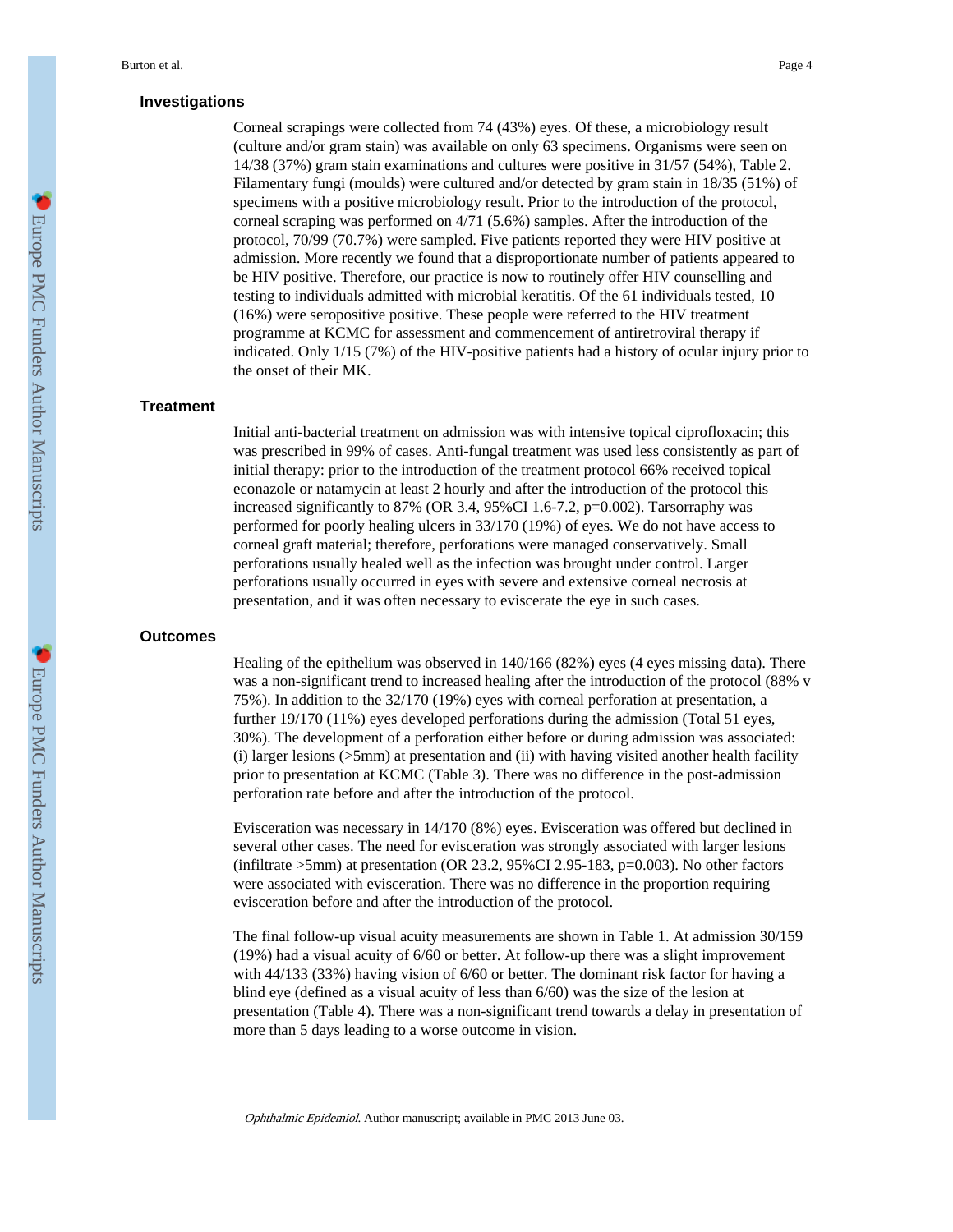# **Discussion**

In this study, cases of microbial keratitis were generally severe and had a poor outcome: at discharge 66% were blind in the affected eye, 30% had developed corneal perforations and 8% underwent evisceration. There is very limited published information on the outcomes of MK in Africa to compare our data with.<sup>17, 19</sup> There is undoubtedly a degree of selection bias in favour of more severe cases in our case mix; KCMC is the major referral centre for Northern Tanzania and often the option of last resort. However, despite this caveat, our impression from other ophthalmic units is that our workload is not particularly atypical. Microbial keratitis is a common and frequently blinding problem in sub-Saharan Africa.<sup>1, 14</sup>

The size of the corneal lesion at presentation was a strong indicator of the subsequent clinical course. Having a lesion of greater than 5mm at presentation was associated with the development of a corneal perforation (before or after admission) and a final visual acuity of <6/60. More often than not the patients present too late for the clinician to have much effect on the final functional outcome; extensive corneal damage has already developed.

Several factors may contribute to the severity of disease seen at admission and the poor final outcome. However, what was particularly striking was the long delay between the onset of symptoms and when the patient first received appropriate treatment with intensive antibiotic and/or antifungal therapy. Similar delays have been reported from elsewhere.<sup>8-10</sup> We found that visiting another health facility significantly increased the time between the onset of symptoms and when the patient presented at KCMC. Worryingly, attending another facility was associated with increased risk of perforation, even after adjusting for the size of the lesion at presentation. However, it is possible that more severe cases are more likely to be referred from the other facilities, which might be more likely to have worse outcomes. A recent report from KCMC has examined the reasons for delay in patients accessing specialist care following eye trauma.<sup>20</sup> This study found a mean delay of 6.8 days and a median of 3 days in patients arriving at KCMC after sustaining an ocular injury. This is somewhat shorter then the delay we found for MK in the same population, perhaps reflecting the more abrupt and shocking onset of traumatic problems compared to MK, which may be more insidious. The trauma study identified multiple reasons for delay: significant associations were found with injury during a weekend, using topical treatment before arriving at KCMC and visiting other health facilities. The authors made several practical recommendations, which apply equally to the problem of  $MK<sup>20</sup>$  These included: development of clear referral systems, empowerment of clinical staff to make referrals too the most appropriate centre, and provision of clear information to the patient about the urgency of the problem.

The prescribing patterns before referral to KCMC were often inadequate or inappropriate. Prior to admission at KCMC only a minority (19%) of patients were known to have received treatment with an appropriate broad-spectrum antibiotic and very few had received an antifungal agent. Of the people that had received any treatment, 64% of this was inadequate. Thus in most patients the infection was unchecked for several weeks, allowing deep and extensive lesions to develop. Taken together these observations suggest that there is a major need to review and strengthen training and supervision of primary and secondary level services in relation to the recognition, management and appropriate referral of microbial keratitis.

Filamentous fungi accounted for around half of all culture positive cases. This is consistent with several other studies from tropical regions within Africa.<sup>11, 16, 18</sup> On the basis of these earlier observations we included a topical anti-fungal agent (econazole or natamycin) in our empirical treatment protocol for severe MK. Intensive treatment is maintained until the epithelium heals. We usually continue to prescribe anti-fungal treatment in cases where the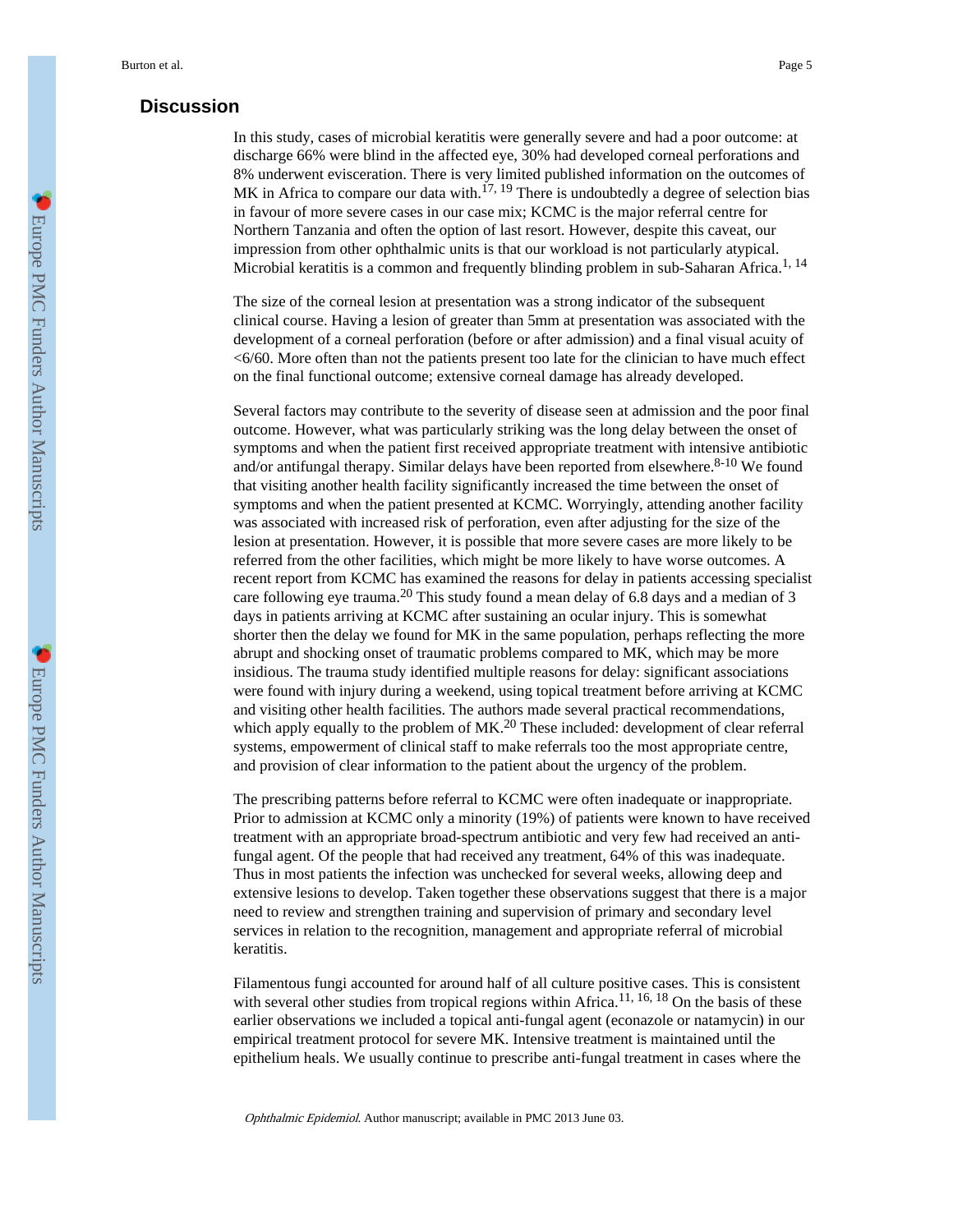from colleagues in other countries in the region is that limited availability of anti-fungal treatment is a widespread problem. This is a major limitation in the management of microbial keratitis given the high proportion of fungal infections seen; anti-bacterial agents have very limited efficacy against fungal infection.<sup>22</sup> Better access to anti-fungal treatment needed; the inclusion of topical econazole or natamycin on the Essential Drugs lists of countries in this region would be a first and necessary step in improving their availability.

The prevalence of HIV infection (16%) in the MK cases who were tested was more than twice that reported for the adult population in Tanzania  $(6.5\%)$ .<sup>23</sup> This observation is suggestive of increased susceptibility to MK amongst HIV-positive individuals. In addition, the proportion of HIV-positive patients who had a history of ocular injury was low (7%), suggesting a more spontaneous onset. Although offering HIV testing has become our routine practice, it is possible that there could have been some selection bias initially in terms of who was offered a test. There is no data from Africa on the relationship between HIV and susceptibility to microbial keratitis. A recent population based report from California suggests that the incidence of ulcerative keratitis in HIV-positive individuals is about ten times that occurring in HIV-negative individuals.<sup>24</sup> We found no association between the type of corneal infection and HIV, although a previous study from Tanzania found cases of fungal keratitis were more likely to be HIV-positive than cases of bacterial keratitis.<sup>12</sup> It is important to better characterise the role that HIV may play in MK in this setting. Given the increasing availability of antiretroviral treatment in Africa and the much-improved outlook for patients on treatment, we would suggest that ophthalmologists should routinely offer to put patients with MK in contact with HIV testing services.

Most (82%) cases healed on the empirical treatment schedule. Perforation can be a particularly difficult issue in this environment. Our post admission perforation rate (14%) is similar to that observed in a recent study of fungal keratitis in India  $(16\%)$ .<sup>25</sup> Small perforations were managed conservatively, usually plugged with iris and healed well. For larger perforations our treatment options are limited (conjunctival flaps). In the absence of graft material the eye is often lost. Currently, very few units in sub-Saharan Africa have access to donated corneas for graft surgery. We eviscerated 8% of the admitted cases. There is very little data on frequency of evisceration in MK cases in Africa. One previous report of 44 patients from KCMC found 25% required evisceration.<sup>18</sup> These high evisceration rates reflect the often very advanced stage of the infection at presentation, although it is possible that a therapeutic keratoplasty may have salvaged the eye in a few cases.

To reduce corneal blindness caused by microbial keratitis the emphasis needs to be on prevention and early management. The maxim "prevention is better than cure" is very pertinent. Surprisingly, in our study only about one quarter of people reported an injury to the eye such as a minor abrasion. This is lower than studies from elsewhere: Ghana 39%, Nepal 53%, India 54%.<sup>8, 9, 16</sup> Health promotion messages about eye protection in the work place are important. Moreover, several studies in Asia have now demonstrated that prompt prophylactic treatment of corneal abrasions with topical chloramphenicol is very effective in preventing the development of microbial keratitis.<sup>5, 26</sup> However, this is probably not widely practiced in this region.

The introduction of a management protocol was helpful. Firstly, many more patients had microbiology samples collected, which was often helpful in guiding subsequent management decisions. Secondly, a greater proportion of cases received intensive antifungal treatment in addition to the antibiotic, which was prescribed less consistently prior to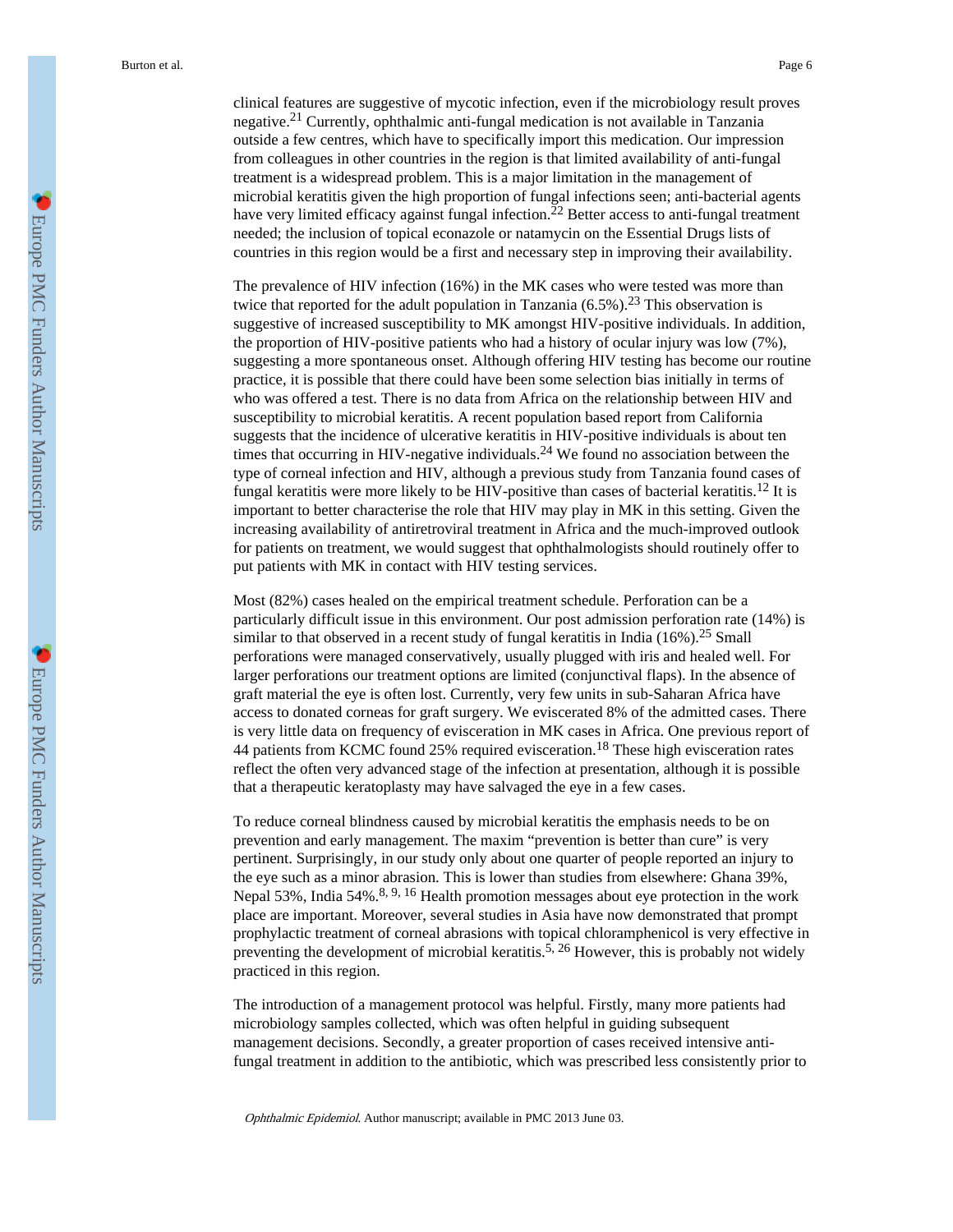the introduction of the protocol. However, until issues related to prevention, recognition, initial treatment and prompt onward referral are addressed it is unlikely that we will witness a reduction in blindness from microbial keratitis in Africa.

# **Acknowledgments**

Financial Support: MJB is supported by the Wellcome Trust (080741/Z/06/Z)

# **References**

- 1. Resnikoff S, Pascolini D, Etya'ale D, et al. Global data on visual impairment in the year 2002. BullWorld Health Organ. 2004; 82(11):844–851.
- 2. Whitcher JP, Srinivasan M. Corneal ulceration in the developing world--a silent epidemic. Br J Ophthalmol. 1997; 81(8):622–623. [PubMed: 9349145]
- 3. Whitcher JP, Srinivasan M, Upadhyay MP. Corneal blindness: a global perspective. Bull World Health Organ. 2001; 79(3):214–221. [PubMed: 11285665]
- 4. Gonzales CA, Srinivasan M, Whitcher JP, Smolin G. Incidence of corneal ulceration in Madurai district, South India. Ophthalmic Epidemiol. 1996; 3(3):159–166. [PubMed: 8956320]
- 5. Upadhyay MP, Karmacharya PC, Koirala S, et al. The Bhaktapur eye study: ocular trauma and antibiotic prophylaxis for the prevention of corneal ulceration in Nepal. Br J Ophthalmol. 2001; 85(4):388–392. [PubMed: 11264124]
- 6. Erie JC, Nevitt MP, Hodge DO, Ballard DJ. Incidence of ulcerative keratitis in a defined population from 1950 through 1988. Arch Ophthalmol. 1993; 111(12):1665–1671. [PubMed: 8155038]
- 7. Seal DV, Kirkness CM, Bennett HG, Peterson M. Population-based cohort study of microbial keratitis in Scotland: incidence and features. Cont Lens Anterior Eye. 1999; 22(2):49–57. [PubMed: 16303406]
- 8. Srinivasan M, Gonzales CA, George C, et al. Epidemiology and aetiological diagnosis of corneal ulceration in Madurai, south India. Br J Ophthalmol. 1997; 81(11):965–971. [PubMed: 9505820]
- 9. Upadhyay MP, Karmacharya PC, Koirala S, et al. Epidemiologic characteristics, predisposing factors, and etiologic diagnosis of corneal ulceration in Nepal. Am J Ophthalmol. 1991; 111(1):92– 99. [PubMed: 1985498]
- 10. Carmichael TR, Wolpert M, Koornhof HJ. Corneal ulceration at an urban African hospital. Br J Ophthalmol. 1985; 69(12):920–926. [PubMed: 3936534]
- 11. Leck AK, Thomas PA, Hagan M, et al. Aetiology of suppurative corneal ulcers in Ghana and south India, and epidemiology of fungal keratitis. Br J Ophthalmol. 2002; 86(11):1211–1215. [PubMed: 12386069]
- 12. Mselle J. Fungal keratitis as an indicator of HIV infection in Africa. Trop Doct. 1999; 29(3):133– 135. [PubMed: 10448232]
- 13. Galarreta DJ, Tuft SJ, Ramsay A, Dart JK. Fungal keratitis in London: microbiological and clinical evaluation. Cornea. 2007; 26(9):1082–1086. [PubMed: 17893539]
- 14. Rapoza PA, West SK, Katala SJ, Taylor HR. Prevalence and causes of vision loss in central Tanzania. Int Ophthalmol. 1991; 15(2):123–129. [PubMed: 2022439]
- 15. Faal H, Minassian DC, Dolin PJ, Mohamed AA, Ajewole J, Johnson GJ. Evaluation of a national eye care programme: re-survey after 10 years. Br J Ophthalmol. 2000; 84(9):948–951. [PubMed: 10966942]
- 16. Hagan M, Wright E, Newman M, Dolin P, Johnson G. Causes of suppurative keratitis in Ghana. Br J Ophthalmol. 1995; 79(11):1024–1028. [PubMed: 8534648]
- 17. Ormerod LD. Causation and management of microbial keratitis in subtropical Africa. Ophthalmology. 1987; 94(12):1662–1668. [PubMed: 3501559]
- 18. Poole TR, Hunter DL, Maliwa EM, Ramsay AR. Aetiology of microbial keratitis in northern Tanzania. Br J Ophthalmol. 2002; 86(8):941–942. [PubMed: 12140229]
- 19. Poole TR. Causes of blindness in Northern Tanzania: a hospital and rural health centre based study. Int Ophthalmol. 2001; 24(4):195–198. [PubMed: 12678395]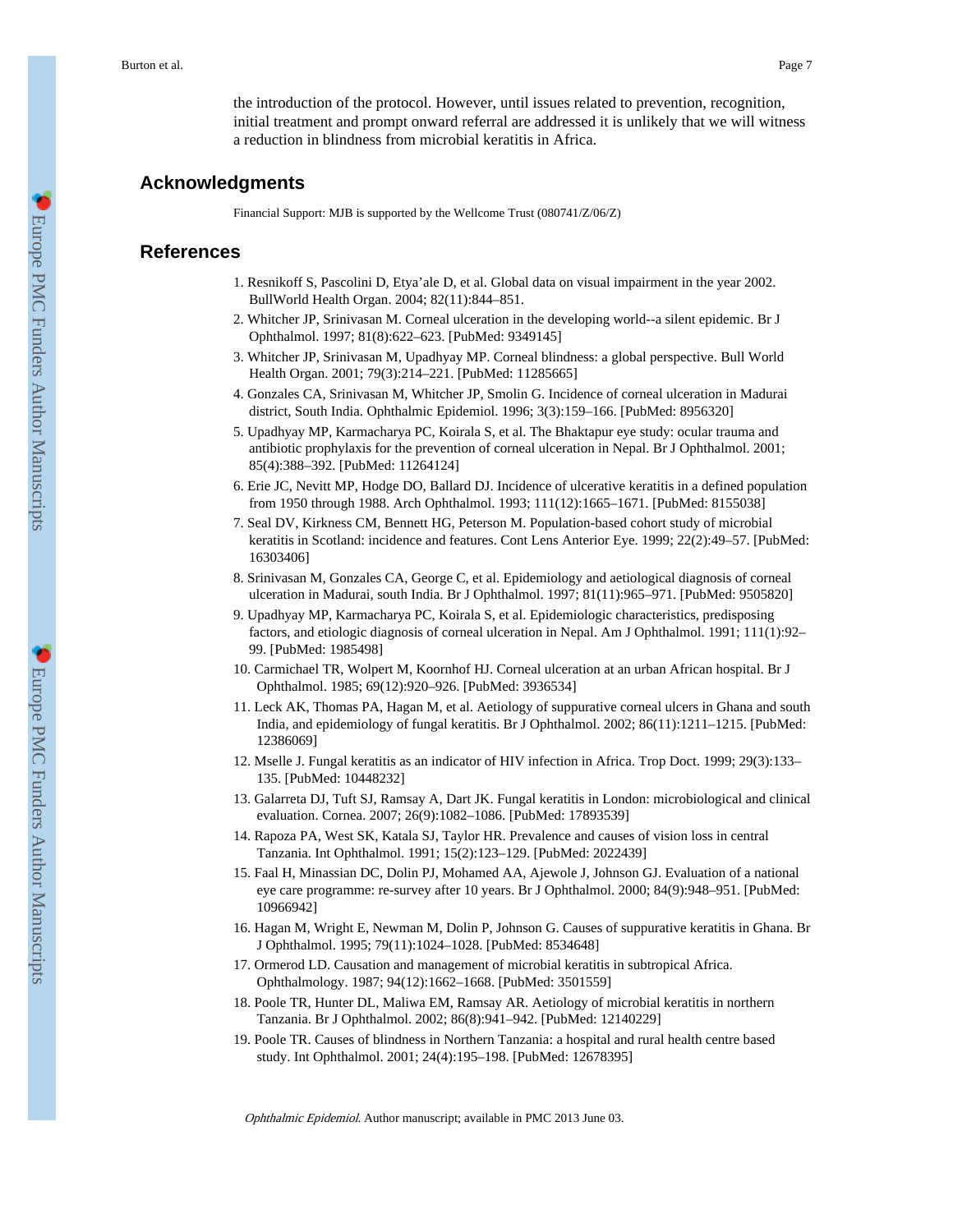- 20. Al-Attas AH, Williams CD, Pitchforth EL, O'Callaghan CO, Lewallen S. Understanding delay in accessing specialist emergency eye care in a developing country: eye trauma in Tanzania. Ophthalmic Epidemiol. 2010; 17(2):103–112. [PubMed: 20132093]
- 21. Thomas PA, Leck AK, Myatt M. Characteristic clinical features as an aid to the diagnosis of suppurative keratitis caused by filamentous fungi. Br J Ophthalmol. 2005; 89(12):1554–1558. [PubMed: 16299128]
- 22. Day S, Lalitha P, Haug S, et al. Activity of antibiotics against Fusarium and Aspergillus. Br J Ophthalmol. 2009; 93(1):116–119. [PubMed: 18952649]
- 23. Somi GR, Matee MI, Swai RO, et al. Estimating and projecting HIV prevalence and AIDS deaths in Tanzania using antenatal surveillance data. BMC Public Health. 2006; 6(120)
- 24. Jeng BH, Gritz DC, Kumar AB, et al. Epidemiology of ulcerative keratitis in Northern California. Arch Ophthalmol. 2010; 128(8):1022–1028. [PubMed: 20697003]
- 25. Prajna NV, Mascarenhas J, Krishnan T, et al. Comparison of natamycin and voriconazole for the treatment of fungal keratitis. Arch Ophthalmol. 2010; 128(6):672–678. [PubMed: 20547942]
- 26. Srinivasan M, Upadhyay MP, Priyadarsini B, Mahalakshmi R, Whitcher JP. Corneal ulceration in south-east Asia III: prevention of fungal keratitis at the village level in south India using topical antibiotics. Br J Ophthalmol. 2006; 90(12):1472–1475. [PubMed: 16916874]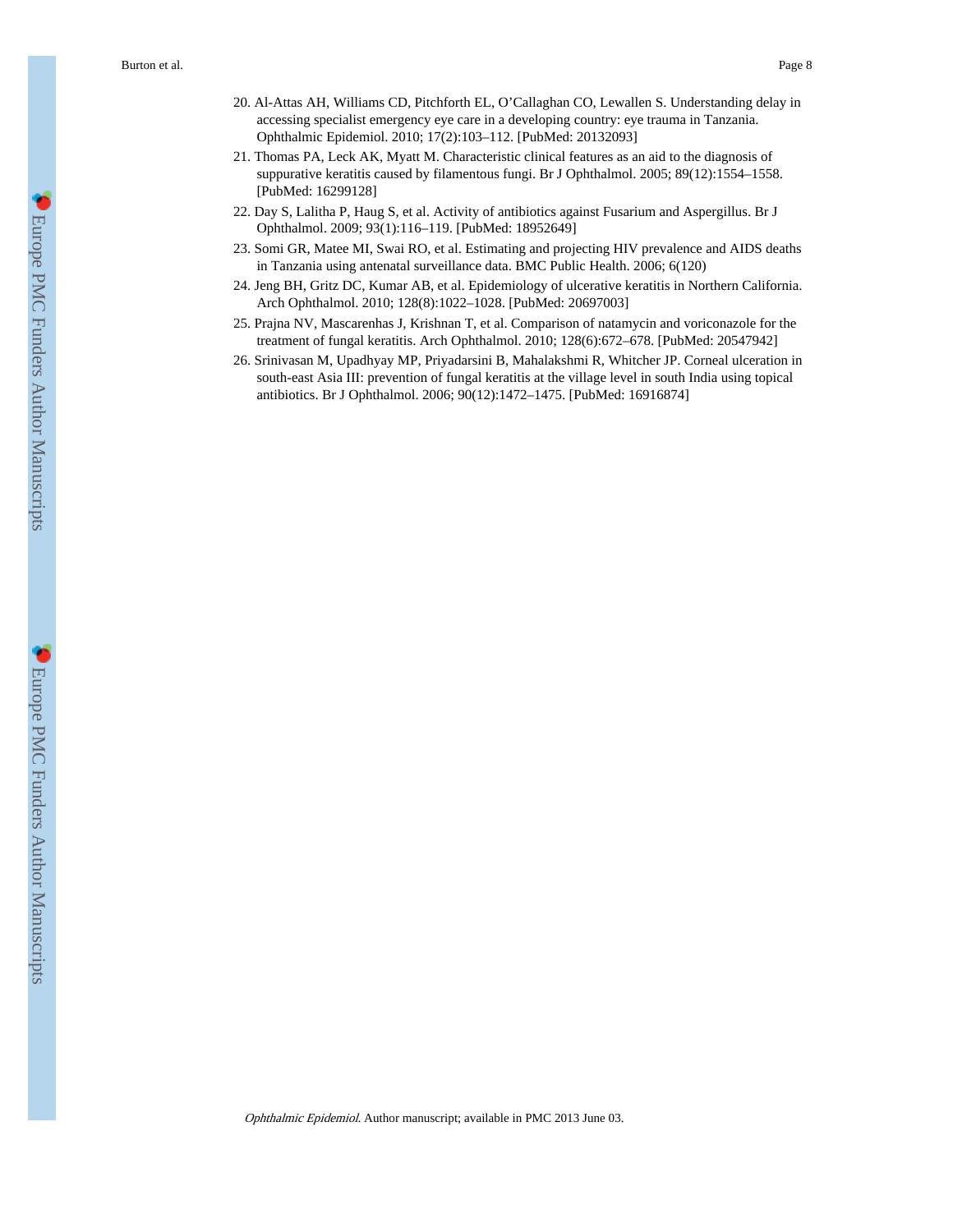Burton et al. Page 9

|                                             | Table 1 |
|---------------------------------------------|---------|
| Visual Acuity at presentation and follow-up |         |

|                           |    | <b>Admission</b> |    | <b>Follow-up</b> |  |
|---------------------------|----|------------------|----|------------------|--|
| <b>Visual Acuity</b><br>N |    | $(\%)$           | N  | $(\%)$           |  |
| 6/6                       | 1  | (0.6)            | 4  | (3.0)            |  |
| 6/9                       | 6  | (3.8)            | 7  | (5.3)            |  |
| 6/12                      | 3  | (1.9)            | 5  | (3.8)            |  |
| 6/18                      | 2  | (1.3)            | 9  | (6.8)            |  |
| 6/24                      | 2  | (1.3)            | 11 | (8.3)            |  |
| 6/36                      | 10 | (6.3)            | 7  | (5.3)            |  |
| 6/60                      | 6  | (3.8)            | 1  | (0.7)            |  |
| CF                        | 34 | (21.3)           | 23 | (17.3)           |  |
| HM                        | 46 | (28.9)           | 27 | (20.3)           |  |
| POL                       | 43 | (27.0)           | 17 | (12.8)           |  |
| NPL                       | 6  | (3.8)            | 22 | (16.5)           |  |
| Not Recorded              | 11 |                  | 37 |                  |  |

CF counting fingers, HM hand motion, POL perception of light, NPL no perception of light.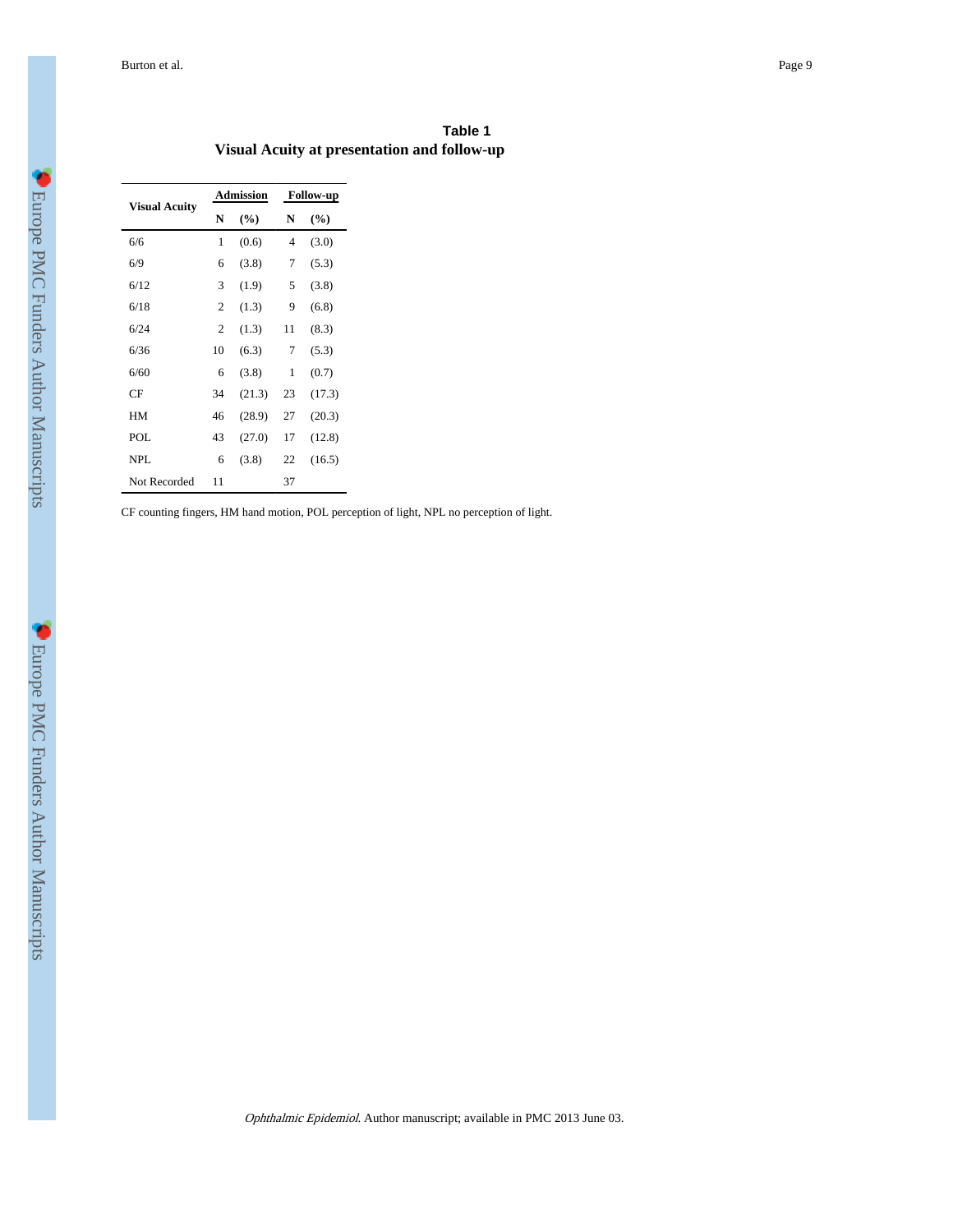|                                                              | Table 2 |  |
|--------------------------------------------------------------|---------|--|
| Microbiology Results from gram stain microscopy and culture. |         |  |

| Organism                         | n              | (%)    |
|----------------------------------|----------------|--------|
| Gram Stain $(n/38)$              |                |        |
| No organisms seen                | 25             | (65.8) |
| Gram-positive cocci <sup>*</sup> | 1              | (2.6)  |
| Gram-negative rods               | 1              | (2.6)  |
| Candida                          | 2              | (5.3)  |
| Filamentary Fungi                | 10             | (23.7) |
| Culture $(n / 57)$               |                |        |
| No Growth                        | 26             | (45.6) |
| Streptococcus pneumoniae         | 1              | (1.7)  |
| Viridans group Streptococci      | $\mathfrak{D}$ | (3.5)  |
| Pseudomonas aeruginosa           | 3              | (5.3)  |
| Staphylococcus epidermidis       | 8              | (14.1) |
| Bacillus spp.                    | 1              | (1.7)  |
| Candida spp.                     | 2              | (3.5)  |
| Filamentary fungi                | 14             | (24.6) |

\* One specimen had both gram-positive cocci and filamentary fungi present on gram staining.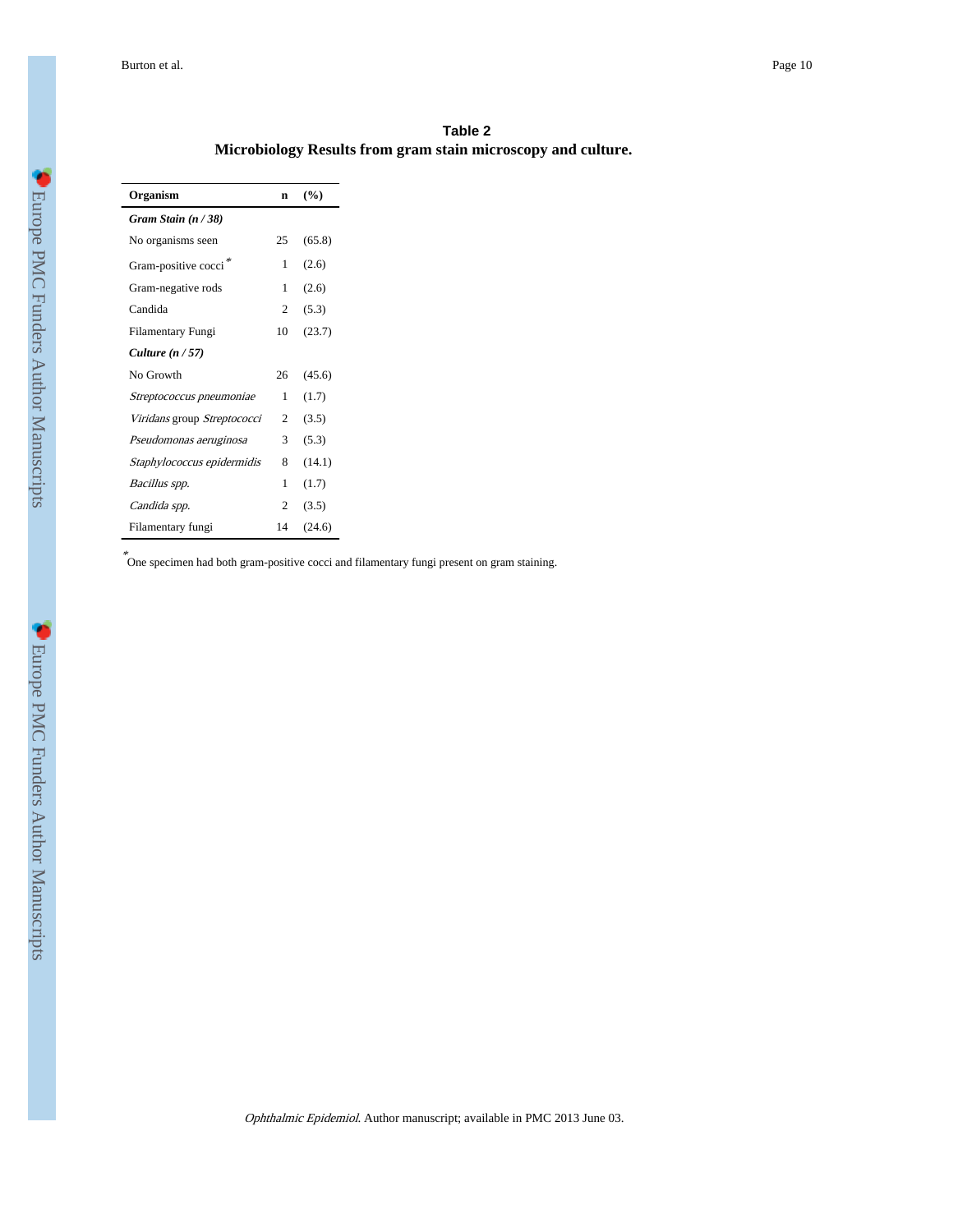#### **Table 3**

**Risk factors for corneal perforation before or during admission, univariate associations and a multivariable logistic regression model.**

| <b>Risk Factor</b>                      | OR   | $(95\%CI)$      | P value |
|-----------------------------------------|------|-----------------|---------|
| <b><i>Univariate associations</i></b>   |      |                 |         |
| Infiltrate $>5$ mm at presentation      | 4.77 | $(2.26 - 10.1)$ | < 0.001 |
| Visited other health facility           | 2.94 | $(1.40-6.16)$   | 0.004   |
| Effective treatment before admission    | 0.90 | $(0.38 - 2.11)$ | 0.802   |
| Sex (male)                              | 1.83 | $(0.93 - 3.61)$ | 0.080   |
| Delay in presentation $>5$ days         | 2.41 | $(0.86 - 6.77)$ | 0.095   |
| Multivariable logistic regression model |      |                 |         |
| Infiltrate $>5$ mm at presentation      | 4.68 | $(2.19-10.0)$   | < 0.001 |
| Visited other health facility           | 2.51 | $(1.10 - 5.77)$ | 0.030   |